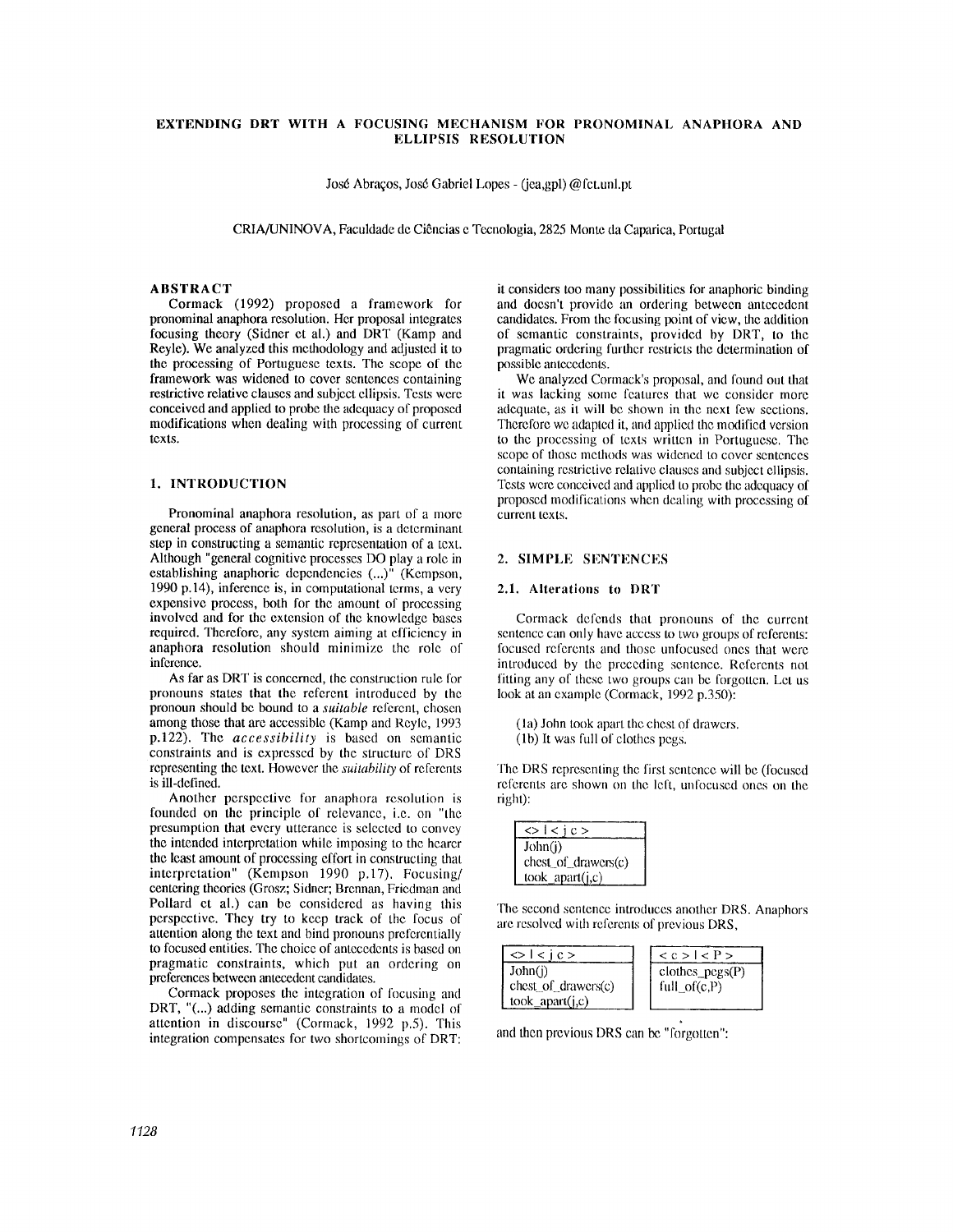| < c > l < P       |
|-------------------|
| $clothes_pegs(P)$ |
| full_of $(c,P)$   |

Referent *John,* who was introduced by (la), was only available for anaphor resolution in (lb). Since it was never focused, it is "forgotten". This means that it is no longer included in the referents of the DRS representing the text after processing of the second sentence, becoming unavailable as antecedent candidate for pronouns in following sentences. This claim may seem a little strange if we look at (1c) as an acceptable third sentence:

#### (lc) *lie* didn't like dmir color.

Two other aspects of Cormack's representation led us to prefer to keep to the original DRT formalism. First, Cormack's representation is too conditioned by pronominal anaphora resolution. Referents that become unavailable for pronominal reference, and are therefore "forgotten", may still be cospecified by definite descriptions. Eliminating them from the representation would be a limit to the possibilities of expanding the system in the future. Second, "forgetting" conditions introduced by previous sentences leads to a situation where the DRS representing the text at a given moment will contain little information about the text, and no information at all about some of the "surviving" referents. For instance, looking at the last DRS presented, we no longer know what entity introduced referent  $c^1$ .

### 2.2. Focusing algorithms

Most focusing theories keep referents that can be relevant in future anaphora resolution in *focus stores.*  Sidner considers two groups of focus stores, which in a very short and simplistic way can be described as:

#### those related to agent (AG) role:

actor focus  $(AF) - AG$  of current sentence or previous AF, if current sentence has no AG;

potential actor focus list (PAFL) - other animate referents of current sentence;

actor focus stack (AFS) - previous AFs;

### **those related** to other **thematic** roles:

discourse focus (DF) -

- DF of previous sentence, if referred with a pronoun in current sentence;
- referent of the highest ranking pronoun<sup>2</sup> in current sentence;
- theme, in discourse initial sentences;

potential discourse focus list (PDFL) - referents of current sentence excluding DF;

discourse focus stack (DFS) - previous DFs.

In determining the antecedent of a pronoun, algorithms go through some preliminary considerations (such as *recency rule)* and a basic ordering of focus stores.

### **AF - DF distinction**

Although taking Sidner's algorithms as a starting point, Cormack renounces the distinction between actor focus and discourse focus, in the final part of her work. The algorithms become more simple but they loose in discriminatory power. This is particularly more significant in a language like Portuguese, where nominals can only be masculine or feminine (not neuter). In a text like

- (2a) O Jofio escreveu um livro.
- *John wrote a book. (AF = John, DF = a book)*   $(2b)$  A Maria leu-o.
	- *Mary read it.*

eliminating the distinction between AF and DF would lead to *Jodo (lohn)* being proposed as preferred antecedent of the masculine pronoun o *(it).* Rejecting this binding would require an appeal to inference, which is something that we want to minimize. Keeping AF - DF distinction will also be significant in dealing with another phenomenon very common in Portuguese: subject (SU) ellipsis.

#### **Recency rule**

"if the pronoun under consideration occurs in the subject position, and there is an alternate focus list noun phrase which occurs as the last constituent in the previous sentence, test that alternate focus list phrase for co-specification before testing the current focus. (...)" (Sidner, 1979 p.144).

Sidner admits that "the recency rule makes focussing seem somewhat ad hoc" (ibid.), Carter states that "its inclusion in SPAR led to considerable inaccuracy" (Carter 1987 p.114) and Cormack decides to ignore it too (Cormack, 1992 p.54). However, it seems that, in Portuguese, this rule should be considered for pronouns in AG position:

(3a) A Maria; deu um livro à Ana<sub>i</sub>. *Mary*<sub>*i*</sub> gave Ann<sub>j</sub> a book.

If the agent of the next sentence is *Mary* there are two possibilities of pronominalization: the pronoun *ela* (she) or the null pronoun  $\phi$  (SU ellipsis). This last option will be preferred:

(3b)  $\phi_i$  comprara-o num leilão.

*¢i had bought it at an auction•* 

<sup>1</sup> We can, of course, overcome this limitation by creating a text knowledge base where all the restrictions upon referents are present.

 $2 \sec$  (Sidner, 1979), (Cormack, 1992) for details about this ranking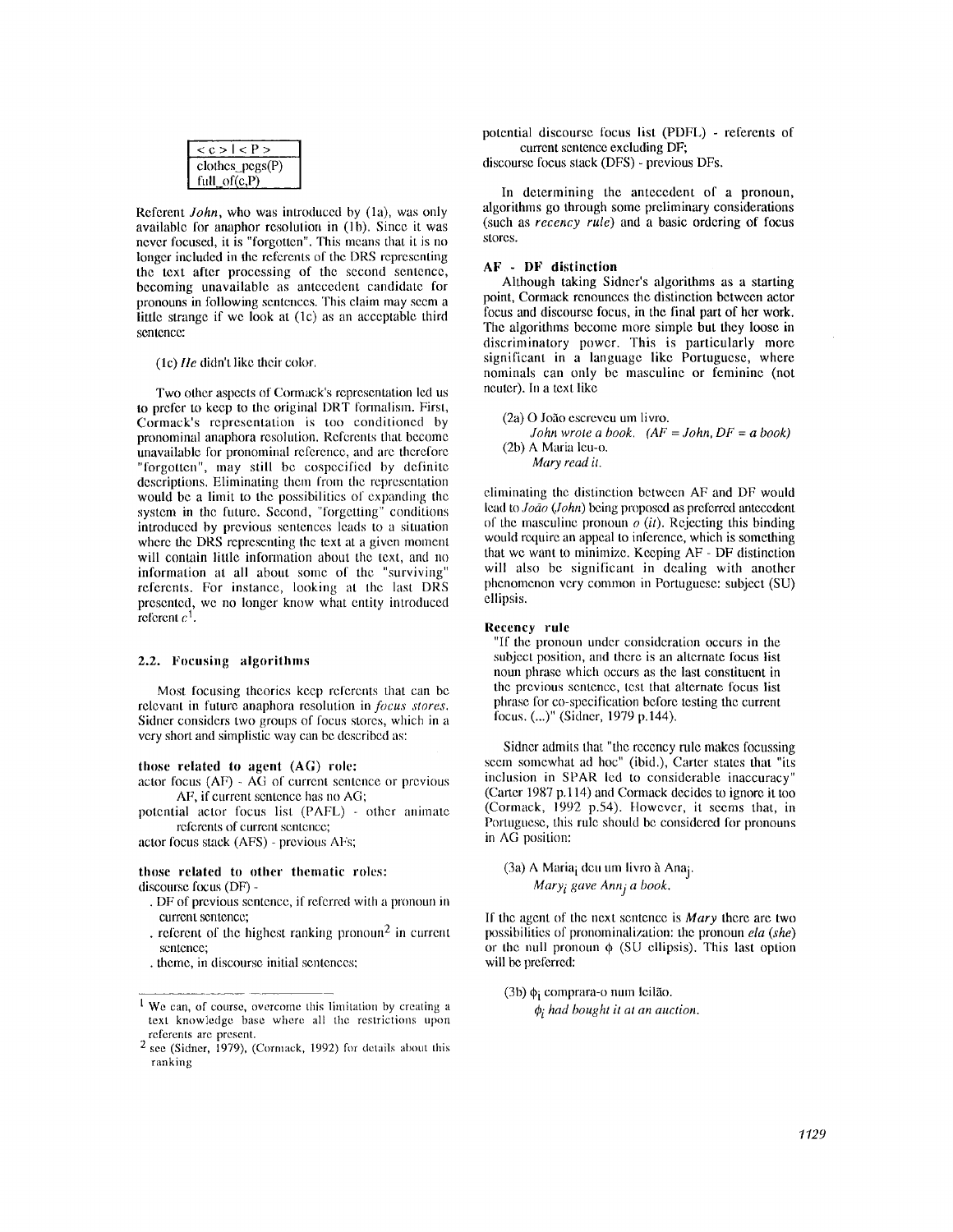But if the agent of the next sentence is *Ann,* the only possibility of pronominalization will be the cxplicit pronoun *ela (she):* 

(3b') Elaj Icu-o. *Shej read it.* 

So thc speaker will tend to use a null pronoun in AG position to cospecify the agent of the previous sentence, reserving the explicit pronoun a use that conforms with thc recency rule.

### Intrasentential **anaphora**

Carter inserts intrasentential candidates (ISC) between current foci and potential foci, in the basic ordering. Cormack distinguishes between *focused ISC* and *remainder of ISC*. In our implementation this distinction seemed unnecessary and we decided to insert ISC after potential foci, in thc basic ordering. A special casc of ISC is the reflexivc pmn(mn *se (himself/herse!f/itself/ themselves).* We always bind it to the agent of the scntence.

(4) O camelo<sub>i</sub> deitou-se<sub>i</sub> na areia.

The camel<sub>i</sub> laid (itself<sub>i</sub>) down on the sand.

## Intrasentential catapbora

In our implementation, syntatic parsing is done according to grammar development formalisms based on barricrs, movcment and binding (Lopcs 1991). It is an cxtension of thc extraposition grammar formalism (Pereira 1981) and allows for movement of constituents of a scntencc in a rcstrictcd area delimited by harricrs. The resulting syntatic tree will always show the internal arguments of the verb on it's right, no matter what positions they had in the original sentence. For instance, the syntatic trec for

(5) Near her, the blond girl saw a man.

will **be:** 



The anaphora resolution process works on the results of the syntatic parser, so this kind of cataphora will be treated as intrasentential anaphora.

# Subject **ellipsis**

As mentioned above, this is a very common phenomenon in Portuguese language. Null pronoun in AG position seems to behave differently from onc in non-AG position. In thc first case it cospecifies AF or a combination of foci including AF:

(6a) A Maria; decidiu of erecer aquele perfume à Ana.

 $Mary<sub>i</sub> decided to offer Ann that perfume. AF = Mary$ (6b)  $\phi_i$  gostava muito dele.

 $\phi$ *i liked it very much.* 

A null pronoun in non-AO position cospccifics DF or a combination of foci including DF:

 $(7a)$  O João poisou o livro; sobre o piano.

*John put the book; on the piano.*  $DF = the book$ (7b)  $\phi_i$  era grande e pesado.

 $\phi$ *i* was big and heavy.

### Ratification procedure

Both Sidner and Cormack leave all verifications of syntactic agreement and consistency with world knowledge to a ratification procedure, to be applied after completion of focusing process. Efficiency can be improved if inexpensive number and gcnder agreement and reflexivity verifications are included in the focusing process. Thus, several inadequate candidates can be ruled out without a call to the ratification procedure.

# 3. SENTENCES CONTAINING RESTRICTIVE RELATIVE CLAUSES

Going beyond simple sentences, we widened the scope of the presented methods to include sentences with restrictive relative clauses (for short, we'll just use the form *relative clauses* in the remainder of this paper). Rules for focus movement and refcrcnts accessibility were formulated and tests were designed to probe their adequacy. In this section we refer to the results of a qucstionnairc answered by 40 collcge students.

## Focus movement

(8a) O João leu um livro;. *John read a book i. DF = a book*  (8b) O homem<sub>i</sub> que  $o_i$  escreveu morreu. The man<sub>j</sub> who wrote it<sub>i</sub> died. (8c) Os eruditos enalteceram-no $i \vee j$  ? muito.

*Erudite people praised him/it<sub>i</sub>*  $\sqrt{}$  *i ? much.* 

According to focusing rules, the pronoun in  $(8c)$ cospecifies  $DF$  of (8b). If pronouns in relative clauses were able to influence focus then  $(8b)$  would confirm a *book* as DF and this would be the antecedent of the pronoun in (8c). That doesn't sccm to be the case. The intuitively preferred antecedent is *the man.* Examples like this show that pronouns occurring within relative clauses don't seem to influence focus movement. This conclusion was confirmed by  $83\%$  of the answers to the above mentioned questionnaire.

# **Access** of following **sentences** to relative **clause** referents

Referents introduced by the relative clause are acccssiblc hut arc not preferred to main clause rcfcrcnts. The qucstionnairc prcscnted the text: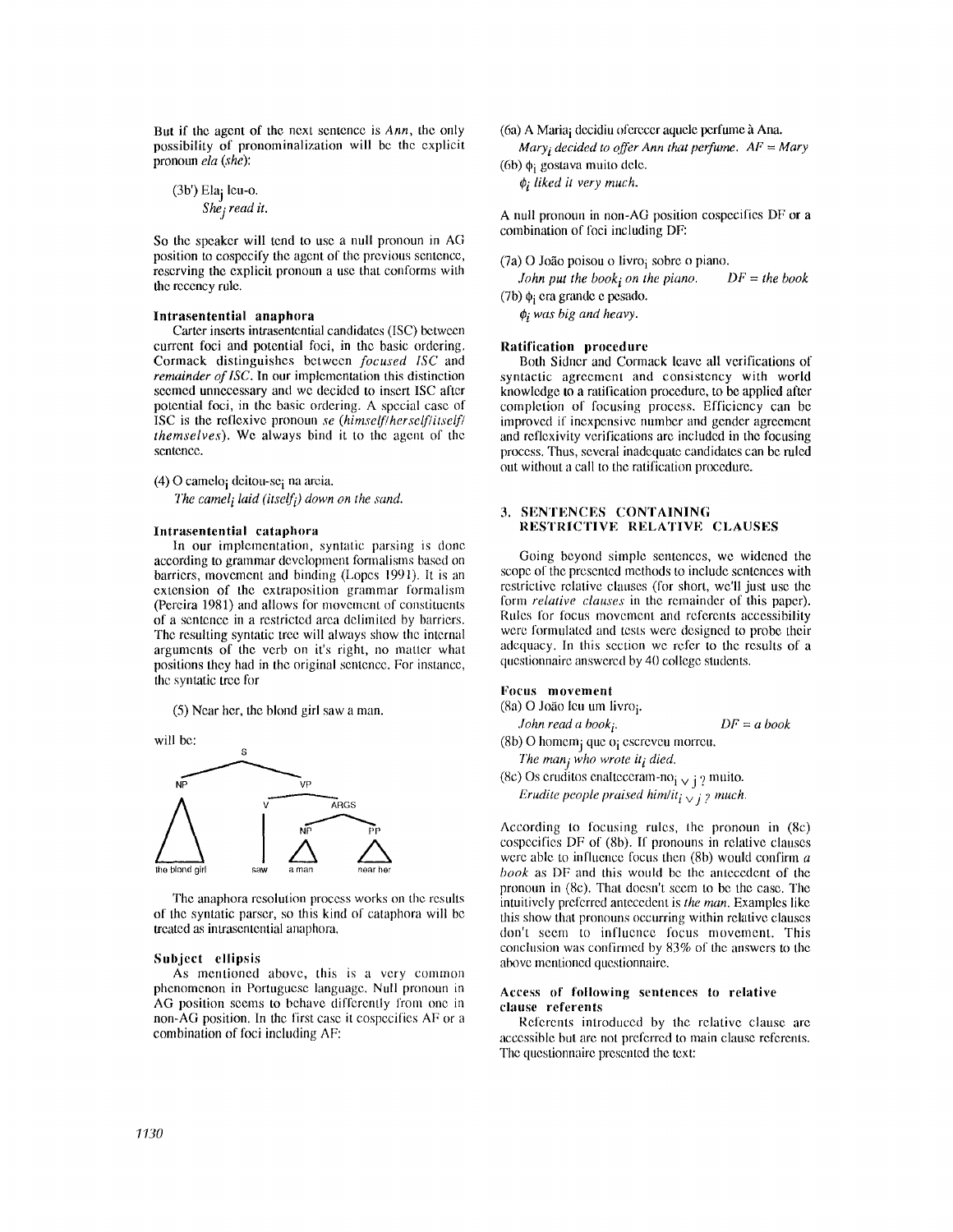(9) O homem a quem um ladrão roubou o relógio chamou a polfcia. Ele ... *The man whom a thief stole the watch from calh:d* 

*the police, lie ...* 

58% of the continuations proposed bind the pronoun to **the main clause referent** *the man* while only 28% indicate binding with the relative clause referent *a thief.* 

### **Access of the relative clause to main clause referents**

 $(10)$  O João deu um livro; ao aluno que o; merecia. *John gave a book; to the student who deserved it;.* 

Pronouns in the relative clause can cospecify both main clause referents or focus stores. The first situation seems to be preferred except, perhaps, for pronouns in AG position, that show a weak preference (supported by  $61\%$ ) of the answers) for cospecification with AF or a member of PAFL.

### **Access of the** main clause to relative clause **referents**

(11) O homem que escreveu um livro; deu-o; à Maria.

The man who wrote a book; gave it; to Mary.

Pronouns in the main clause, occurring after the relative clause, can cospecify it's rclerents, lake Cormack, we consider access to focus stores to be more likely, but this preference was not confirmed by the results of the questionnaire (60% of the answers were against).

### **Access of relative clause to relative clause**  (12) O homem que a Maria<sub>i</sub> viu escreveu um livro que a i

imprcssionou.

The man who was seen by Mary<sub>i</sub> wrote a book that *impressed her i.* 

Pronouns in the second relative clause can cospccify referents of the first one. However, it seems that main clause referents should be preferred as antecedents. The example used to test this preference was not very clear and so we've got 63% of negative answers.

#### **Transitive access to a main clause**

 $(13)$  A Maria<sub>i</sub> casou com o cliente que comprou o livro que ela; escreveu.

*Mary<sub>i</sub>* married the client who bought the book that  $she<sub>i</sub> wrote.$ 

Pronouns in a nested relative clause can cospecify main clause referents. Preference seems to be given to antecedent candidates of the main clause over those of the nesting relative clause, but this hypothesis was not testexl.

### **Transitive access to a relative clause**

preference is supported by 75% of the answers.

 $(14)$  O cliente que comprou o livro que a empregada; escreveu casou com ela; *The client who bought the book that was written by the employee i married her i.* 

Pronouns in the main clause can cospccify nested relative clause referents. Candidate antecedents occurring in the nesting relative clause seem to be preferred though. This

### **Ordering autecedent candidates**

We can summarize this analysis in the following rules for predicting antecedents. These rules were implemented without significant changes to the algorithm established for simple sentences.

Relative clause pronouns:

AG position:

: main clause AG

not null: AF, PAFL, main clause refs., remainder of focus stores

non-AG position: main clause refs., focus stores

Main clause pronouns:

- Preceding a relative clause: focus stores Following a relative clause: idem excluding stacks, relative clause refs., stacks
- Following sentence pronouns: main clause refs., relative clause refs., slacks
- Nested relative clauses: They have transitive access to main clause refs. Main clause pronouns prefer nesting clause refs. to nested clause ones.

## **Relative clauses as conditionals**

Both Kamp (1993 p.81) and Cormack (1992 p.347) propose a "flat" treatment of relative clauses. Both it's referents (with the possible exception of proper names) and conditions are introduced in current DRS.

(15) Jones owns a book which Smith adores.

(Kamp and Reyle, 1993 p.78-83)

| х<br>7,    |  |
|------------|--|
| Jones(x)   |  |
| book(y)    |  |
| Smith(z)   |  |
| z adores v |  |
| x owns     |  |

(16) A man who owns a donkey pays. (Cormack, 1992 p.347)

| $\langle m, d \rangle$ |  |
|------------------------|--|
| man(m)                 |  |
| donkey(d)              |  |
| m owns d               |  |
| m pays                 |  |

According to Mateus (1979  $p.289$ ) the interpretation conveyed hy this kind of representation wouldn't be